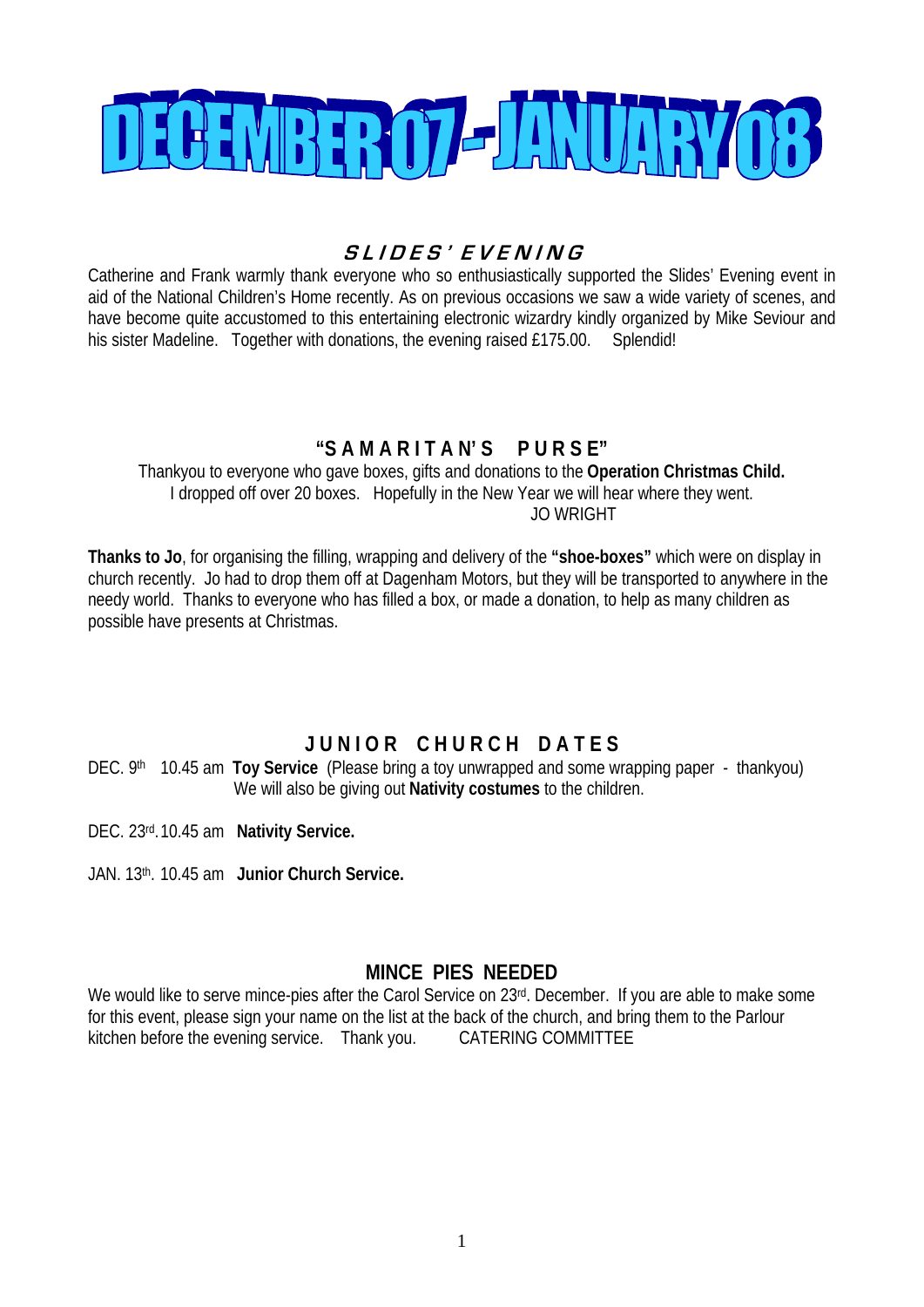# **J M A**

I was pleased to report at our JMA Service on 18<sup>th</sup> November that the amount raised by The Drive for the past JMA year was **£640**. Half of this came from donations and fund-raising. Thank you to everyone who supported the Beetle Drive and Easter Egg Hunt. The rest of the money was collected by our JMA members and receiving their badges and certificates were:

Rochelle Inbakumar; Thea Garner; Charlotte Alder; Jenny Runeckles; Timothy Wright; David Wright; Lorna Wright and Susannah Normanton.

Tim also received his Long Service Certificate denoting 7 years collecting – well done to him. Susannah and Lorna have now 'retired' after many years so a big thank you to them and families for their support.

Our service led by Stephen started with the dedication of the filled shoeboxes for the Samaritan's Purse charity and included quizzes where we learnt the populations of the largest cities and countries. With the avid attention of Thea, Rochelle and Charlotte, Stephen then told the story of Jonah pointing out that God cares for everyone, everywhere and that, as with giving through JMA and the shoebox appeal, we can all do our 'bit', however small, for the benefit of others all over the world.

Thank you all for your continued support. DIANE FOSTER

"We all wish to join in Stephen's thanks to Diane, for all her efforts in obtaining such a wonderful result! Thanks also to the children, for their week-by-week collecting from parents, uncles, aunts and grandparents, as well as friends in church." Editor

### **CHRISTMAS CHURCH FELLOWSHIP**

We shall be enjoying an evening arranged by **Anne & Ray Dellow** on **Tuesday December 4th** in the Church Parlour at 8.00 pm. There will be the usual lavish refreshments and lifts are available if requested.

## **T U E S D A Y M E E T I N G**

The last meeting for this year will be on **Tuesday December 11th.** when Stephen will lead Advent Devotions. There will be no further meetings until **Tuesday 5th. February 2008,** when the Church Fellowship will meet, and **Duncan Paterson** will present the music which he would like to have, if he was stranded on a Desert Island! Do come and enjoy the fun.

On **Feb 12th. The Lenten Meetings** will start at The Drive and the Tuesday Meetings join in the Lenten Series.

### **CAROLS at SAINSBURYS (ILFORD)**

We are invited to join friends from Ilford Methodist Church, on **Tuesday 18th December at 6.00 pm** in the foyer at Sainsbury's. Carol sheets and collecting boxes will be available. All proceeds will be sent to the **Redbridge Night Shelter.**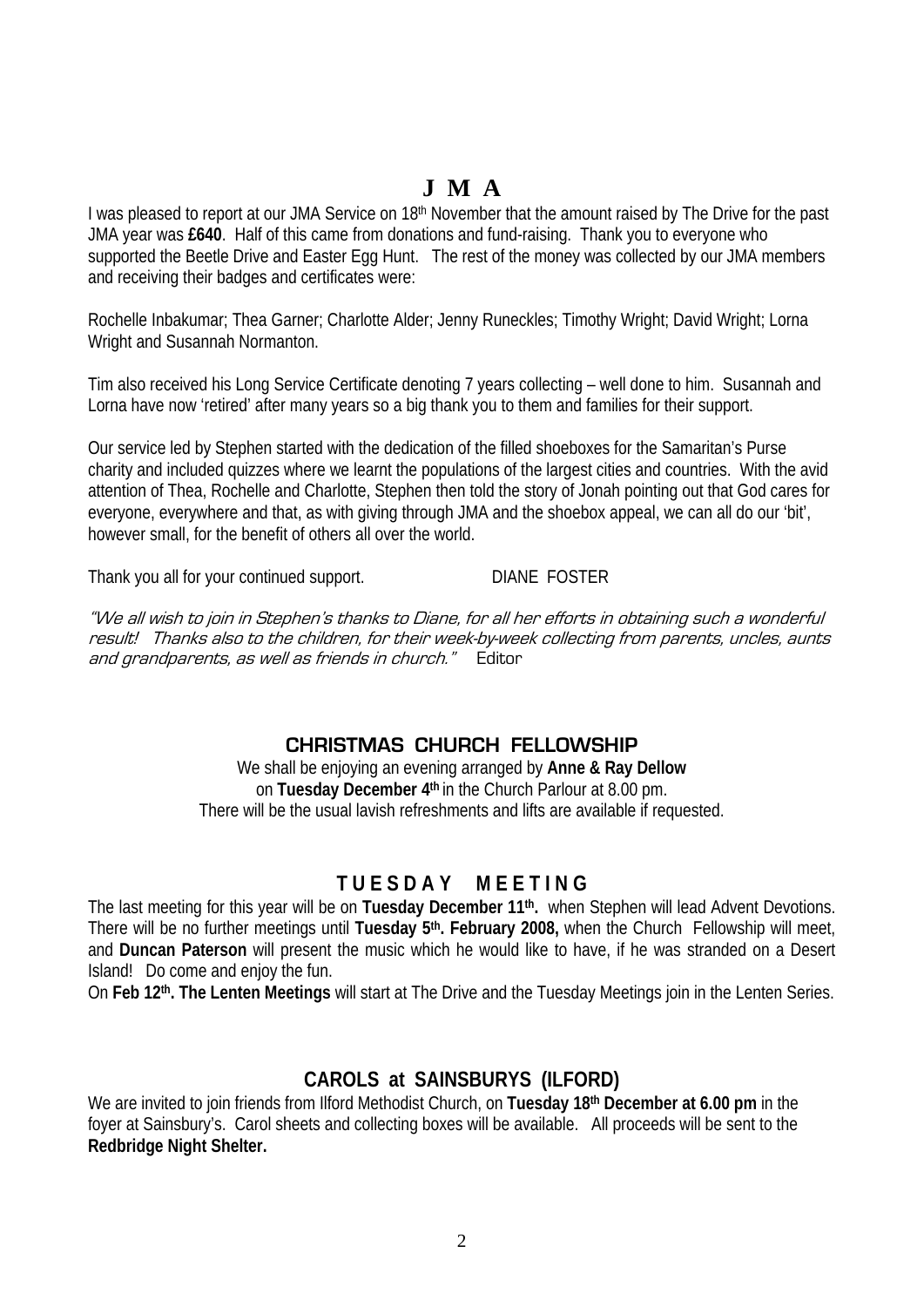## **CHRISTMAS CHURCH LUNCH**

This will take place on **Thursday 20th December** at 1.00 pm in the Church Hall. The price will be £3, as last year, and anyone wishing to come should give their name and money to Catherine. Coffee will be served in the Parlour from 12.15 pm., following the Caterpillar Club session.

### **WEEK OF PRAYER FOR CHRISTIAN UNITY**

This will be held between **Friday 18th January & Friday 25th January 2008**  There will be a service at **4.00 pm** on **Sunday 20th January** at **St. Mary's Church, Ilford.** On **Monday to Friday at 12 noon** a service will be held at **The Hospital Chapel**  for the Ilford Town Centre Churches. We are warmly invited to attend.

### **CHARLES WESLEY at THE HOSPITAL CHAPEL**

On October 6<sup>th</sup>, our augmented church choir at The Drive gave a second celebration of "The Hymns of Charles Wesley", by request, at The Hospital Chapel, Ilford Hill, which was much appreciated. As previously, the conductor was Andrew Taylor, and the organist was Duncan Paterson. Canon John Barnes welcomed us and led the prayers. A retiring collection was taken and after expenses were deducted, the proceeds were divided between The Hospital Chapel funds and The National Children's Home, enabling £79 to be sent to NCH.

#### *(Sue asked Father John Barnes if he would write about the event, and he kindly agreed to do so - his appreciation follows this note.)*

 In the past fifty years hymnody has changed. Out have gone hymns like "From Greenlands icy mountains" "Onward Christian soldiers", "Pleasant are Thy courts above"; in have come "Shine, Jesus shine", "Lord for the years", and "Christ triumphant". In many churches the traditional hymn of years gone by is almost unknown. It is good that we learn and sing new hymns. After all "Abide with me" was new once. Yet on the other hand we should not neglect some of the master pieces of long ago.

 Charles Wesley gave us hymns which came to be seen in hymnbooks of nearly every Christian church and it was lovely that Methodists came to The Hospital Chapel recently to celebrate his birthday three hundred years ago. He wrote for every conceivable occasion and most of us would feel impoverished if we were not able to sing "Love Divine", "Jesu, Lover of my soul" and "O Thou who camest from above". Further, his words have often been set to superb tunes unlike some of our modern songs. Many of them will not stand the test of time.

 The event at The Chapel had so much going for it. The partnership of Andrew Taylor as conductor and Duncan Paterson as organist ensured the singers gave of their best. And how wonderful to hear S. S. Wesley's great anthem, "Blessed be the God and Father", together with the very different, "Lead me, Lord." Then we had Charles Wesley and his wife with us dressed in eighteenth century costume. The whole thing was so well thought out. I did have one disappointment. We didn't have "And can it be?". I associate thus hymn so much with the Wesleys' conversion and it has such a stirring tune. Until recently it was seldom heard in the Church of England. Nowadays it is becoming very common and is included in all our new hymnbooks. It is an example of a traditional hymn making a comeback. Yes, I was sorry not to have it, but at a feast you can't have every single thing you like. CANON JOHN BARNES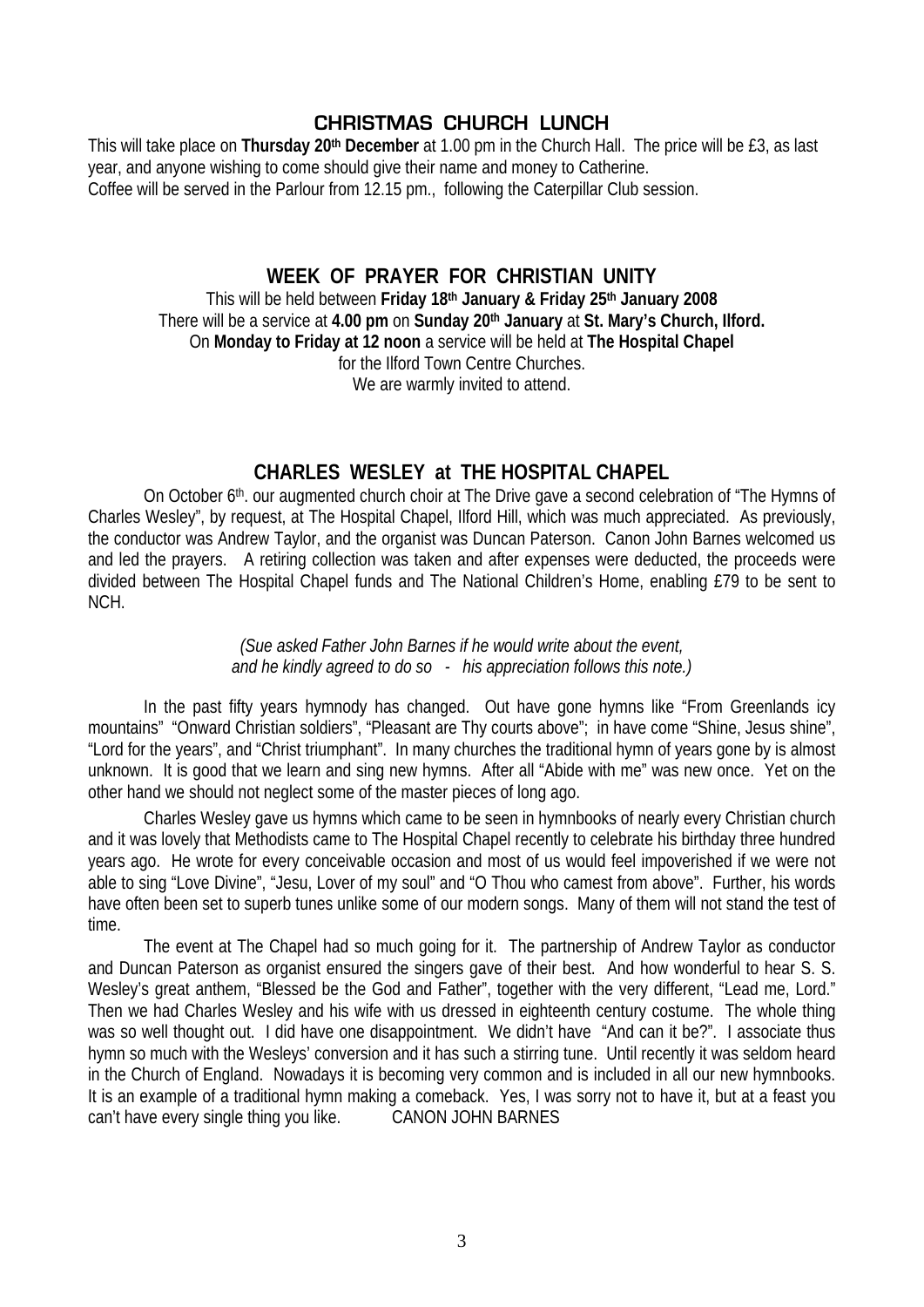### **CHARLES WESLEY'S ACTUAL BIRTHDAY ON DECEMBER 18TH .**

The 300<sup>th</sup> anniversary of this event will be celebrated on this very day by local Churches in Brentwood arranged by John Woodbridge. See the poster in the church entrance for full details

Another celebration of the tercentenary of the birth of **Charles Wesley** takes place on December 18<sup>th</sup> at St. Marylebone Parish Church. Full details are given on a notice in the church vestibule.

### **CHURCH BARN and LINE DANCE**

#### **Saturday 9th February 2008 from 7 pm.**

Tickets for this not-to-be-missed event will be on sale in January but put the date in your 2008 diary now. A great opportunity to have fun with your friends and to work off all those Christmas Dinners, or just watch others do-si-do! The callers will be Pat and Terry Gladman The cost of the evening, including supper, will be £7 for adults, £4 for children and £20 for a family of four. Proceeds will go to the Development Fund.

BRIAN TAYLOR

### **GANTSHILL METHODIST CHURCH**  *C H R I S T M A S F A Y R E*  **Saturday December 15th at 9.30 am**

#### All proceeds to the Gantshill Church Development Fund

### **A PRAYER:**

 Lord, we pray for the unity of your church, help us to see ourselves as rays of one sun, branches of a single tree, and streams from one flowing river. May we remain united to you and to each other, because you are the source of life; and may we send out your life and pour forth your flowing streams over all the earth, drawing inspiration and joy from you. *Saint Cyprian of Carthage (c. 200 – 258)*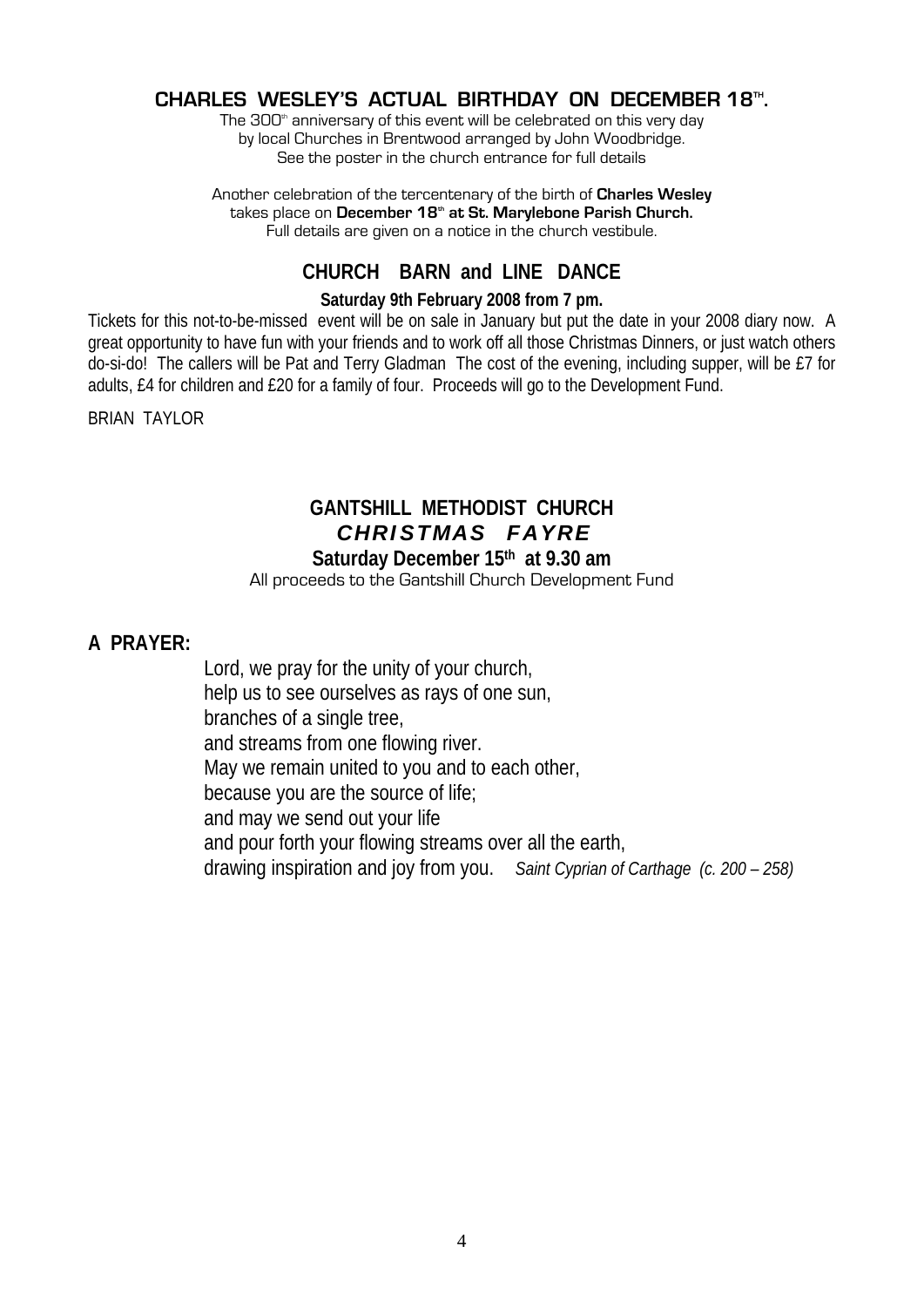



**WATCHNIGHT MONDAY 31ST. DECEMBER** Services will be held at Barking Methodist Church *Refreshments from 10 pm*  **Worship from 11.00 pm** 

At Barkingside Methodist Church *Refreshments from 10.30 pm*  **Candlelit Reflection with readings and prayers from 11.30 pm**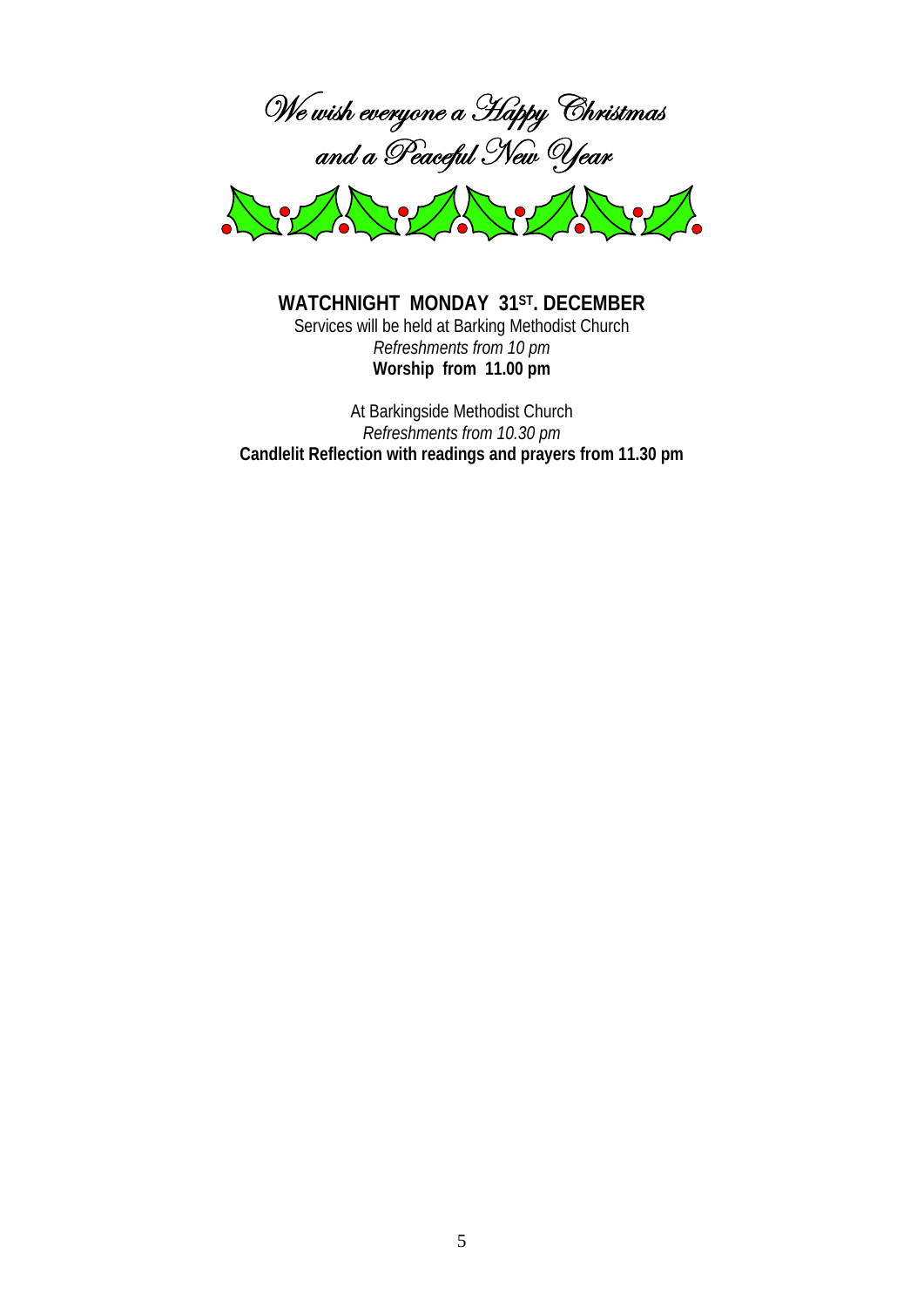

SUNDAY 2<sup>ND</sup>. DECEMBER 10.45 am. *ADVENT CAROL SERVICE* 

TUESDAY 4TH DECEMBER 8.00 pm CHURCH FELLOWSHIP  *CHRISTMAS MISCELLANY arranged by Anne & Ray Dellow* 

> SUNDAY 9<sup>TH</sup> DECEMBER 10.45 am *All-Age Worship & TOY SERVICE* Toy Colllection for Loughton Family Centre

SUNDAY  $16^{TH}$  DECEMBER 10.45 am *FAMILY COMMUNION led by Rev.S.NORMANTON* 

WEDNESDAY 19<sup>TH</sup> DECEMBER 2.30 pm WOMEN'S FELLOWSHIP *CHRISTMAS MUSIC, arranged by FRANK SAYERS* 

> THURSDAY  $20^{TH}$  DECEMBER 1.00 pm *CHRISTMAS CHURCH LUNCH in the HALL*

SUNDAY 23<sup>RD</sup>. DECEMBER 10.45 am*. Whole Church Nativity Service*  6.30 pm *CAROLS BY CANDLELIGHT* 

MONDAY 24TH. DECEMBER 5.30 pm *STORIES ROUND THE CHRISTMAS TREE led by Rev.S.Normanton*  11.30 pm.*Midnight Communion at Ilford Methodist Church* 

> $SUNDAY$  25<sup>TH</sup> DECEMBER 10.45 am *CHRISTMAS DAY FAMILY SERVICE led by The Rev. STEPHEN NORMANTON*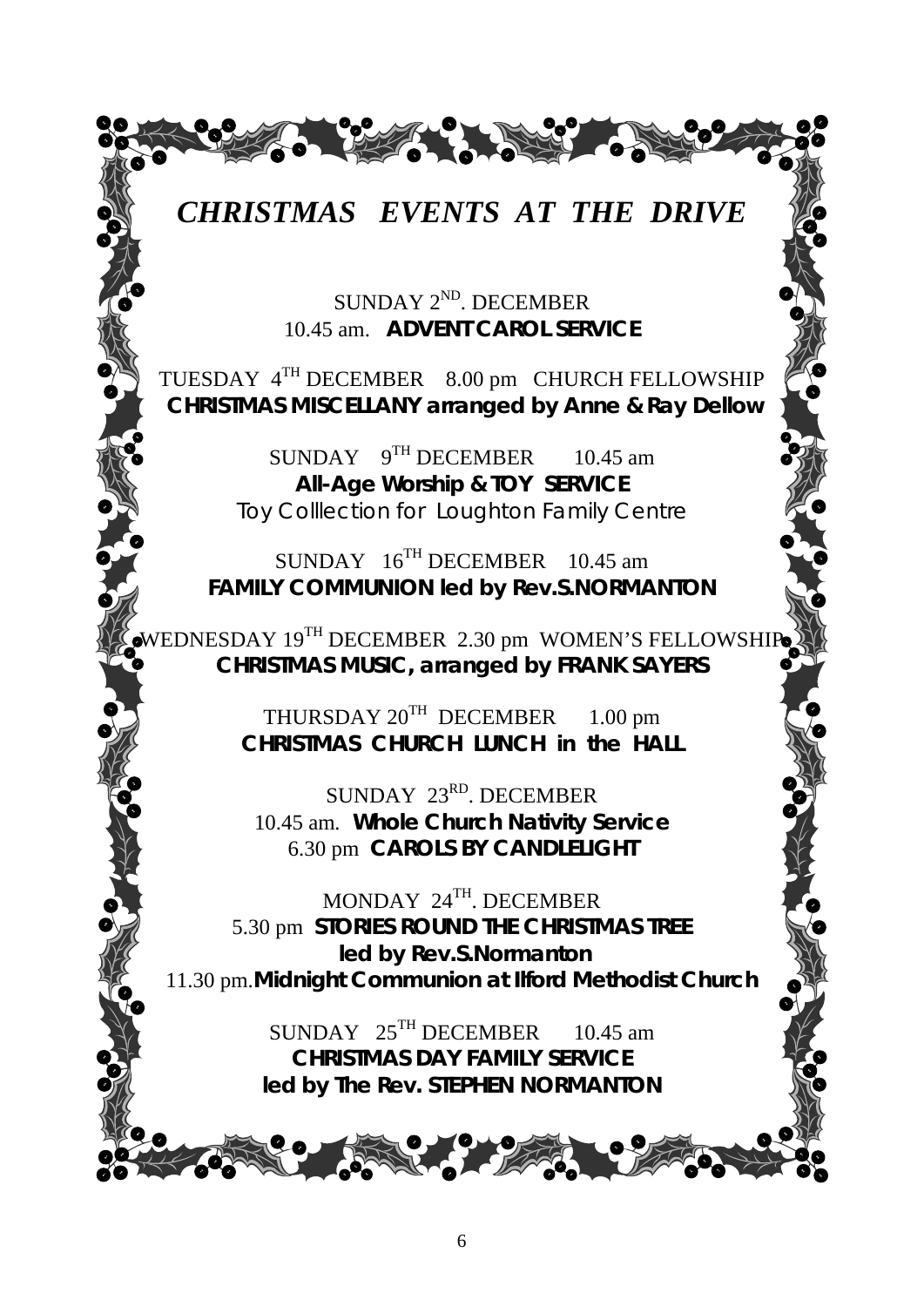# **DIARY DECEMBER 2007**

| <b>SUN</b>  | $\overline{2}$ | 10.45 am<br>$6.30$ pm         | ADVENT 1<br><b>ADVENT CAROL SERVICE</b><br><b>Rev. STEPHEN NORMANTON</b>                                                                            |
|-------------|----------------|-------------------------------|-----------------------------------------------------------------------------------------------------------------------------------------------------|
| <b>TUES</b> | 4              | 8.00pm                        | Church Fellowship - A Christmas Miscellany arranged by Anne & Ray Dellow                                                                            |
| WED         | 5              | $2.30 \text{ pm}$             | Women's Fellowship - Rev. Stephen Normanton                                                                                                         |
| THUR 6      |                | 8.00 pm                       | <b>Choir Practice</b>                                                                                                                               |
| <b>SUN</b>  | 9              | 10.45 am                      | ADVENT <sub>2</sub><br>ALL - AGE WORSHIP & TOY SERVICE Rev. Stephen NORMANTON                                                                       |
| <b>TUES</b> | 11             | $8.00 \text{ pm}$             | Tuesday Meeting - Advent Devotions - Rev. Stephen Normanton                                                                                         |
| WED         | 12             | $2.30 \text{ pm}$             | Women's Fellowship - (to be arranged)                                                                                                               |
| THUR 13     |                | $8.00 \text{ pm}$             | <b>Choir Practice</b>                                                                                                                               |
| <b>SUN</b>  | 16             | 10.45 am                      | ADVENT 3<br>Rev. STEPHEN NORMANTON - Family Communion<br><b>Collection at Communion for Redbridge Night Shelter</b>                                 |
| <b>TUES</b> | 18             | $6.00 \text{ pm}$             | Carols at Sainsbury's Ilford - see page 3                                                                                                           |
| WED         | 19             | $2.30 \text{ pm}$             | Women's Fellowship - Christmas Music & Readings with Frank Sayers<br>Last meeting until Wednesday January 9th.                                      |
| THUR 20     |                | $1.00 \text{ pm}$<br>8.00 pm  | Christmas Church Lunch in the Church Hall see page 3<br><b>Choir Practice</b>                                                                       |
| <b>SUN</b>  | 23             | 10.45 am<br>$6.30 \text{ pm}$ | ADVENT <sub>4</sub><br>WHOLE CHURCH NATIVITY SERVICE led by Mrs. Philippa Normanton<br>CAROLS BY CANDLELIGHT, followed by mince-pies in the Parlour |
| <b>MON</b>  | 24             | 5.30 pm<br>11.30 pm           | <b>CHRISTMAS EVE</b><br>Songs & Stories Round the Christmas Tree<br>Midnight Communion at Ilford Methodist Church                                   |
| <b>TUES</b> | 25             | 10.45 am                      | <b>CHRISTMAS DAY</b><br>CHRISTMAS FAMILY SERVICE led by Rev. Stephen Normanton                                                                      |
| <b>SUN</b>  |                | 30 10.45 am                   | <b>Miss JENNIFER BENFIELD</b>                                                                                                                       |